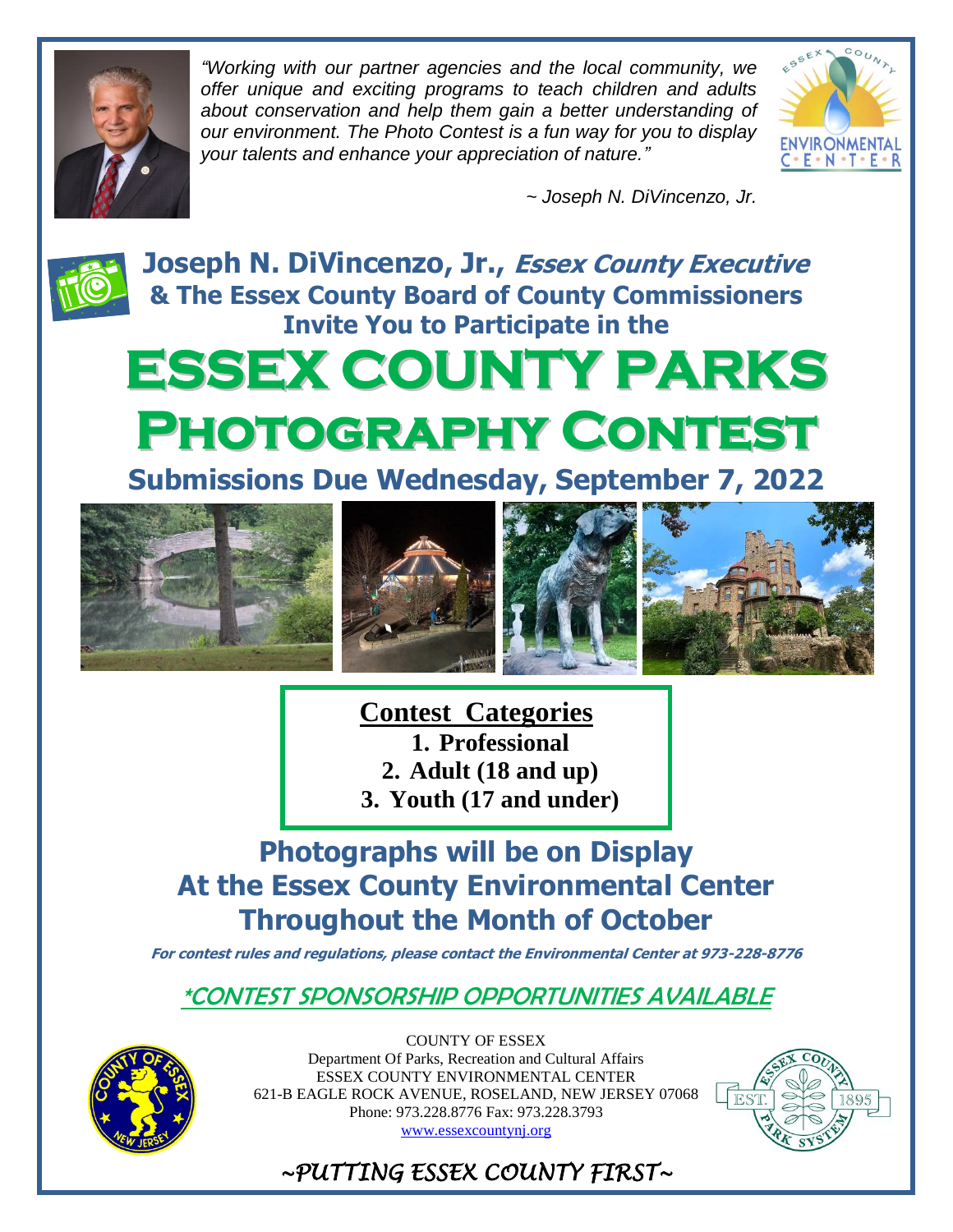

**Joseph N. DiVincenzo, Jr.** Essex County Executive





**Daniel K. Salvante**

**COUNTY OF ESSEX**<br>
Department Of Parks, Recreation and Cultural Affairs **Director** ESSEX COUNTY ENVIRONMENTAL CENTER 621-B EAGLE ROCK AVENUE ROSELAND, NEW JERSEY 07068 Phone 973.228.8776/ Fax 973.228.3793

## **Essex County Park System Photography Contest**

This contest is sponsored by the Essex County Environmental Center. The purpose of this contest is to highlight the best of what the Essex County Parks System has to offer its many residents year-round. The Essex County Department of Parks, Recreation and Cultural Affairs offers a wide variety of rich natural, cultural, and educational opportunities for all to enjoy. Anyone with a camera is invited and encouraged to submit photos that capture a part of your visit to the Essex County Parks System.

#### **Contest Rules**



- 1. All photographs must be taken within the boundaries of the Essex County Parks System.
- 2. This contest is free and open to all park visitors. Employees of the Essex County Environmental Center and their families are not eligible.
- 3. Each Color or Black/White print must be printed and submitted in an 8x10 format.
- 4. A digital copy must be provided to [dalexander@parks.essexcountynj.org](mailto:dalexander@parks.essexcountynj.org)
- 5. There will be three (3) contest categories: Professional, Adult (ages 18 and up) and Youth (ages 17 and under). Color and black and white prints will be judged together.
	- **Participants will be considered as professional artists** if they meet at least two of the following conditions: have sold their art through commercial channels including craft fairs; have shown their artwork in exhibits, galleries, museums, craft shows for two or more years; have had their work selected in two or more juried art or craft shows; have received two or more awards for their work; or have a professional membership in an artist's or craft person's guild or association.
- 6. Each participant may enter two (2) unframed and un-matted photographs that have been taken within the current contest year of **September 2021 to September 2022**.
- 7. Each submission must include the photographer's name, address, phone number, age, category entered, date, and location of photo. Write all information on a label and then apply the label to the back of the entry.
- 8. All entries will become the property of the Essex County Department of Parks, Recreation and Cultural Affairs and may be used in future publications, promotional materials or displays.
- 9. **Entries must be received no later than Wednesday, September 7, 2022**, and must be mailed or delivered to the Essex County Environmental Center, Attn: Photography Contest, 621-B Eagle Rock Avenue, Roseland, NJ 07068.
- 10. Any entries highlighting an individual must be accompanied with a release statement (provided by the Essex County Environmental Center) signed by the individual or the individual's guardian indicating their consent for full use of this photo as well as their understanding of the contest rules.
- 11. Judging will be done by a group of professionals, with decisions based on creativity, technical superiority, composition, and the photographs' depiction of the uniqueness of the Essex County Parks System.
- 12. Grand prizes are awarded to entries that place 1st in all categories; 2nd and 3rd place entries will be recognized with a plaque, certificate and a small gift from the Environmental Center. Entries failing to comply with official contest rules will be disqualified.

**All photographs will be on display at the Environmental Center from October 1 through October 31, 2022. PLEASE NOTE: ONLY ONE PRINT PER ENTRANT IS ELIGIBLE FOR A PRIZE.**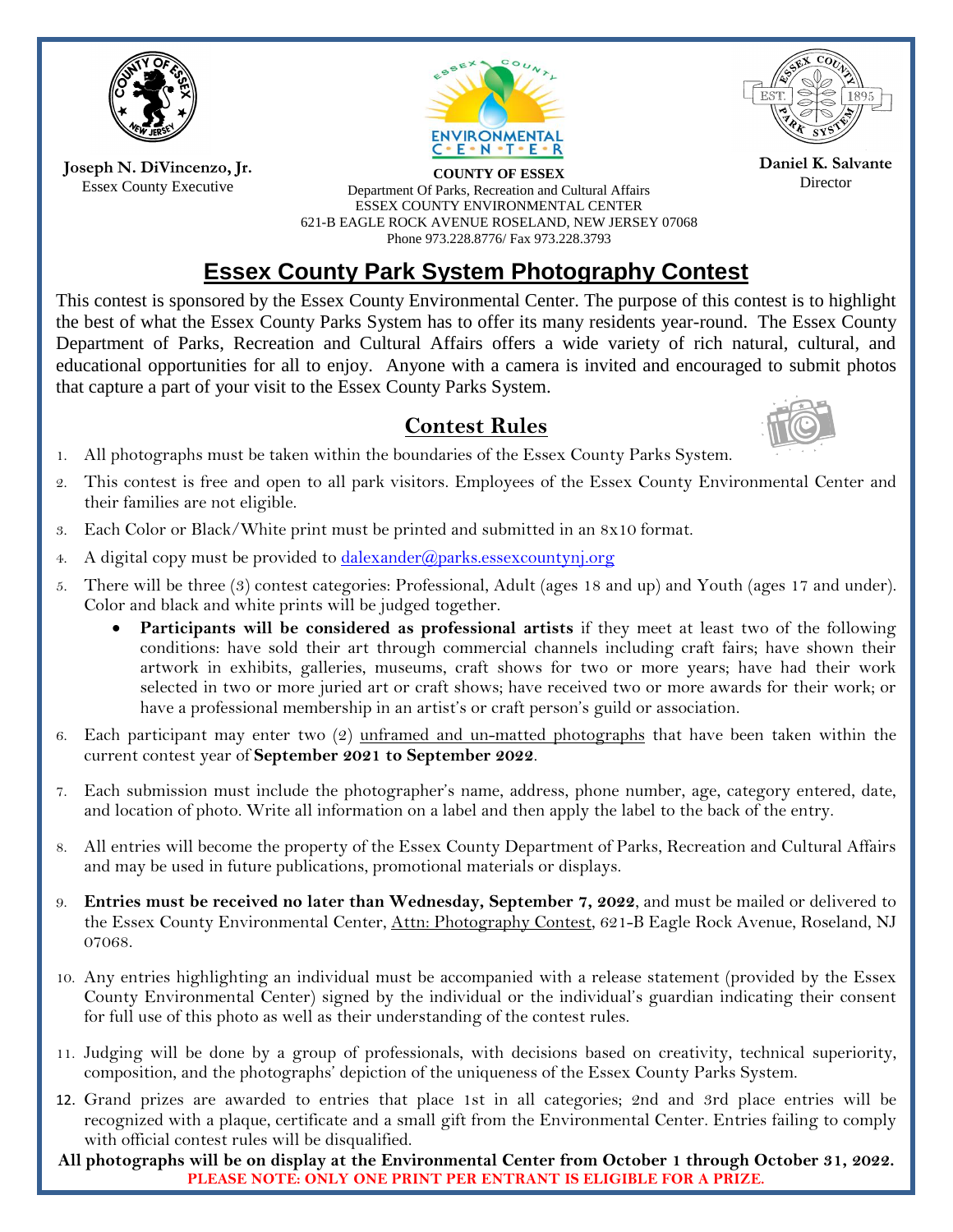

**Joseph N. DiVincenzo, Jr.** Essex County Executive



ENVIRONMENTAL **COUNTY OF ESSEX** Department Of Parks, Recreation and Cultural Affairs ESSEX COUNTY ENVIRONMENTAL CENTER 621-B EAGLE ROCK AVENUE ROSELAND, NEW JERSEY 07068 Phone 973.228.8776 Fax 973.228.3793



**Daniel K. Salvante** Director

### **Essex County Parks Photography Contest**

#### **Submission Form**

*Each entrant is allowed up to two (2) photograph entries. Please complete an entry form for each photograph. Please Note: All photos must be taken within the current contest year.*

**Photographer's name** 

**Address** 

**Please Circle Category Entered**

**1.** Professional

**2.** Adult (18 and up)

**3.** Youth (17 and under)

Color and black and white prints will be judged together.

**Phone number** 

**Email** 

**Date \_\_\_\_\_\_\_\_\_\_\_\_\_\_\_\_\_\_\_\_\_\_** 

**Location of photo/Essex County Park Name**

**\_\_\_\_\_\_\_\_\_\_\_\_\_\_\_\_\_\_\_\_\_\_\_\_\_\_\_\_\_\_\_\_\_\_\_\_\_\_\_\_\_\_\_\_**

**\_\_\_\_\_\_\_\_\_\_\_\_\_\_\_\_\_\_\_\_\_\_\_\_\_\_\_\_\_\_\_\_\_\_\_\_\_\_\_\_\_\_\_\_\_\_\_\_\_\_\_\_\_\_**

**\_\_\_\_\_\_\_\_\_\_\_\_\_\_\_\_\_\_\_\_\_\_\_\_\_\_\_\_\_\_\_\_\_\_\_\_\_\_\_\_\_\_\_\_\_\_\_\_\_\_\_\_\_\_**

**\_\_\_\_\_\_\_\_\_\_\_\_\_\_\_\_\_\_\_\_\_\_\_\_\_\_\_\_\_\_\_\_\_\_\_\_\_\_\_\_\_\_\_\_\_\_\_\_\_\_\_\_\_\_**

**\_\_\_\_\_\_\_\_\_\_\_\_\_\_\_\_\_\_\_\_\_\_\_\_\_\_\_\_\_\_\_\_\_\_\_\_\_\_\_\_\_\_\_\_\_\_\_\_\_\_\_\_\_\_**

I understand the contest rules and am signing this Release of my own free will and I have not been influenced or coerced by any representative or employee of the County of Essex or the Essex County Environmental Center:

PHOTOGRAPHER OR PARENT/GUARDIAN SIGNATURE (IF UNDER 18) DATE

*Any entries highlighting an individual are to be accompanied by a Photo Release & statement from that individual or the individual's guardian indicating their consent for full use of this photo as well as their understanding of the contest rules.*

I hereby agree to release, defend, and hold harmless the County of Essex, the Essex County Environmental Center, its agents and employees, including any firm publishing and/or distributing the finished product in whole or in part, from and against any claims, damages or liability arising from or related to the use of the photographs.